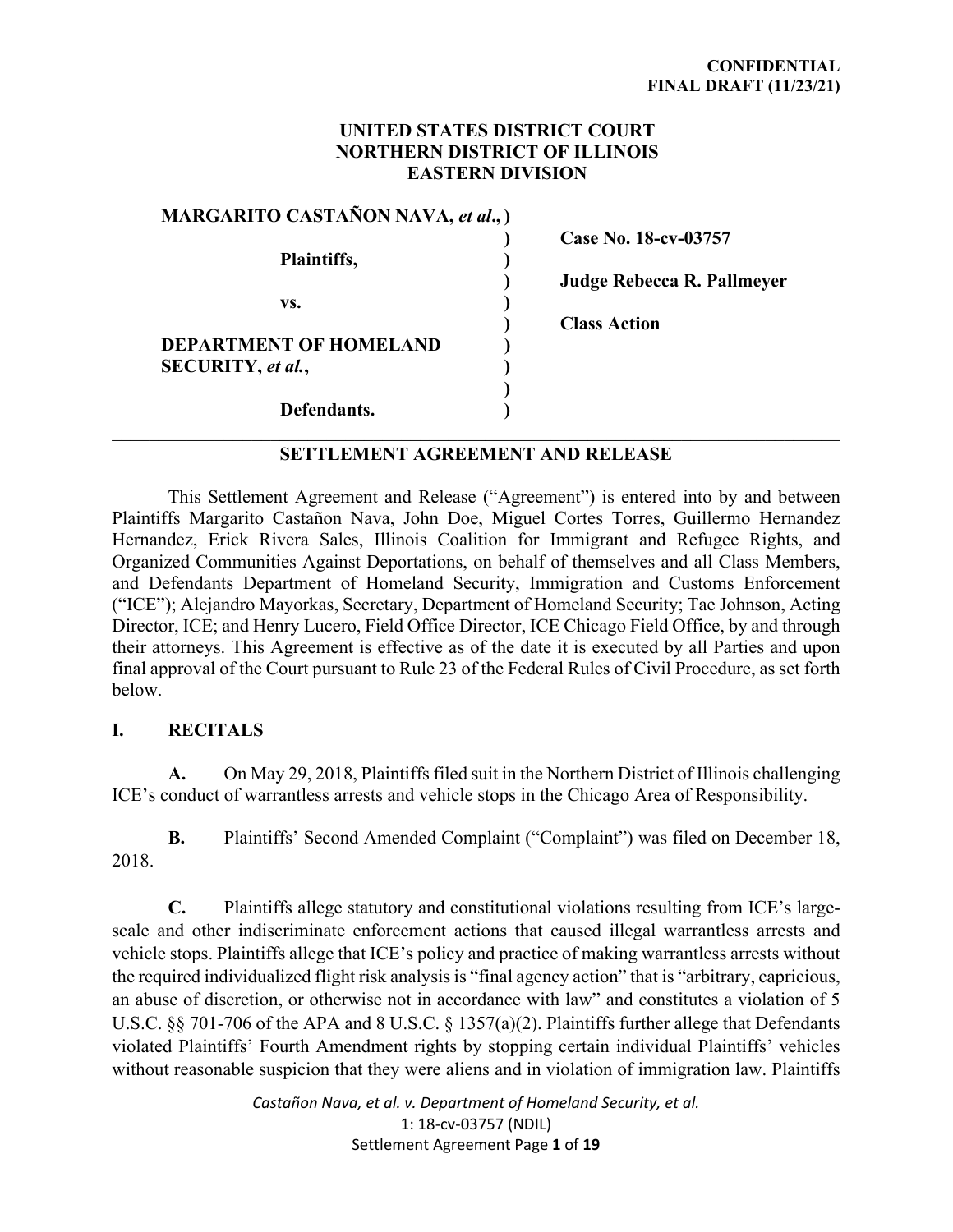allege that Defendants' agents have a pattern and practice of making such illegal stops, and that this pattern and practice is a result of Defendants' lack of a policy for establishing and documenting a reasonable suspicion that an individual whom ICE has identified for arrest is within a vehicle before making a vehicle stop.

**D.** Plaintiffs further seek to represent a putative class of "[a]ll current and future persons whom ICE arrests or has arrested without having a warrant, within the area of responsibility of the ICE Chicago Field Office, who remain detained." (ECF No. 58, Second Amended Complaint ¶ 82.) Plaintiffs allege that Defendants violate 8 U.S.C. § 1357(a)(2) when, pursuant to the above-mentioned policy and practice, ICE officers arrest an individual without a warrant and without probable cause that the individual is likely to escape before a warrant can be obtained for the arrest. Some of the named Plaintiffs further seek to represent a subclass of all individuals "who were subject to a traffic stop initiated by ICE officers within the area of responsibility of the Chicago Field Office." (*Id*. ¶ 83.) Plaintiffs allege that Defendants violate the Fourth Amendment and 8 U.S.C. §§ 1357(a)(4), (a)(5) when, consistent with the above-mentioned pattern and practice, ICE officers conduct vehicle stops without a reasonable suspicion that at least one person in the vehicle is an alien and in the United States unlawfully.

**E.** Defendants deny all liability with respect to the Action, deny that they have engaged in any wrongdoing, deny the allegations in the Complaint, deny that they committed any violation of law, deny that they acted improperly in any way, and deny liability of any kind to the Plaintiffs or Class Members. Nonetheless, Defendants have agreed to the settlement and dismissal of the Action with prejudice in order to: (i) avoid the substantial expense, inconvenience, and distraction of further protracted litigation, including trial and appeal; and (ii) finally put to rest and terminate the Action and any and all Settled Claims as defined in Section II.

**F.** Both Plaintiffs and Defendants, through counsel, have conducted discussions and arm's-length negotiations regarding a compromise and settlement of the Action with a view to settling all matters in dispute.

**G.** This Agreement reflects a compromise between the Parties and shall in no event be construed as or be deemed an admission or concession by any Party of the truth of any allegation or the validity of any purported claim or defense asserted in any of the pleadings regarding the Claims, or of any fault on the part of Plaintiffs or Defendants, and all such allegations are expressly denied. Nothing in this Agreement shall constitute an admission of liability. With the exception of the Broadcast Statement of Policy (attached as Appendix A), nothing in this Agreement shall be used as evidence of liability or non-liability by or against any Party. However, the use of the Broadcast Statement of Policy shall not be available for use in future litigation until eight (8) months, as measured from the Training Date, have expired, to give ample time for nationwide training and implementation.

**H.** Considering the benefits that the Plaintiffs and Class Members will receive from settlement of the Action and the risks of litigation, Class Counsel have concluded that the terms

> *Castañon Nava, et al. v. Department of Homeland Security, et al.*  1: 18-cv-03757 (NDIL) Settlement Agreement Page **2** of **19**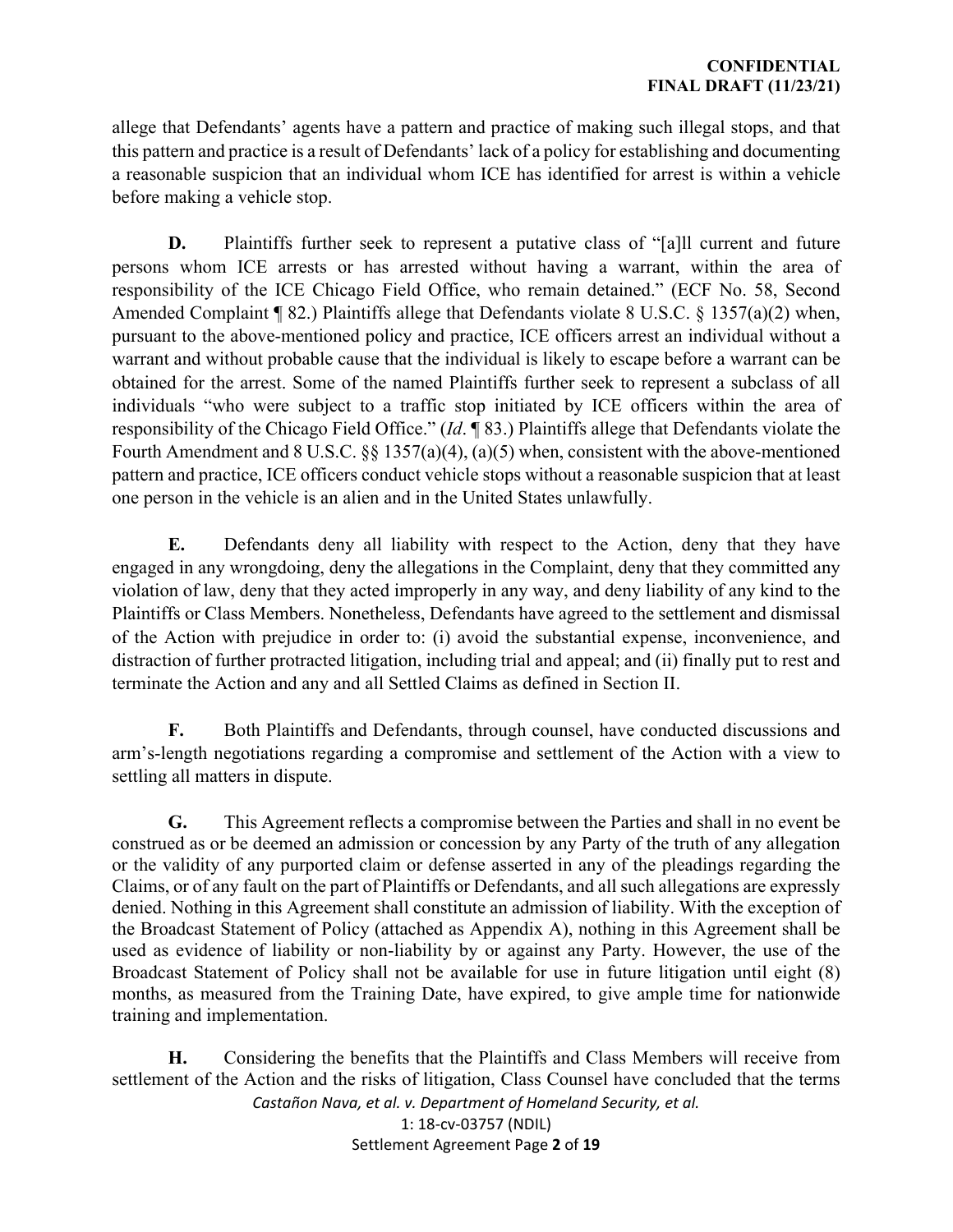and conditions of this Agreement are fair, reasonable, and in the best interests of the Plaintiffs and Class Members; Plaintiffs have agreed that Defendants shall be released from the Settled Claims pursuant to the terms and provisions of this Settlement Agreement; and Plaintiffs have agreed to the dismissal with prejudice of this Action and all Settled Claims as defined in Section II.

NOW, THEREFORE, it is hereby AGREED, by and among the Parties to this Agreement, through their respective attorneys, subject to the approval of the Court pursuant to Rule 23(e) of the Federal Rules of Civil Procedure, in consideration of the benefits flowing to the Parties hereto from the Agreement, that the Settled Claims shall be compromised, settled, forever released, barred, and dismissed with prejudice, upon and subject to the following terms and conditions:

**II. DEFINITIONS.** Whenever used in this Agreement, the following terms have the meanings set forth below:

**"Action"** means the civil action captioned *Castañon Nava, et al. v. Department of Homeland Security, et al.*, 1:18-cv-03757, United States District Court for the Northern District of Illinois.

**"Agreement"** means this Settlement Agreement, including all appendices.

**"Chicago Area of Responsibility"** means the area of the United States in which officers from the ICE Chicago Field Office are responsible for the enforcement of U.S. immigration law; this area consists of the states of Illinois, Indiana, Wisconsin, Missouri, Kentucky, and Kansas.

**"Class Member(s)"** means all current and future persons arrested without a warrant for a civil violation of U.S. immigration laws within the area of responsibility of the ICE Chicago Field Office.

**"Defendants"** means Department of Homeland Security, Immigration and Customs Enforcement (ICE); Alejandro Mayorkas, Secretary, Department of Homeland Security; Tae Johnson, Acting Director, ICE; and Henry Lucero, Field Office Director, ICE Chicago Field Office, and their successors.

**"Defendants' Counsel"** means the United States Department of Justice, Civil Division, Office of Immigration Litigation – District Court Section.

**"Effective Date of Settlement"** or **"Effective Date"** means the date when all of the following shall have occurred: (a) entry of the Preliminary Approval of the Settlement Agreement; (b) approval by the Court of this Settlement Agreement, following notice to the Class (if directed by the Court) and a fairness hearing, as prescribed by Rule 23 of the Federal Rules of Civil Procedure; (c) entry by the Court of the Final Order approving the Settlement Agreement in all material respects and dismissing the case without prejudice with regard to all Settled Claims, with leave to enforce the Agreement at any time during the effective period; and (d) approval of the final training materials that result from this Agreement.

> *Castañon Nava, et al. v. Department of Homeland Security, et al.*  1: 18-cv-03757 (NDIL) Settlement Agreement Page **3** of **19**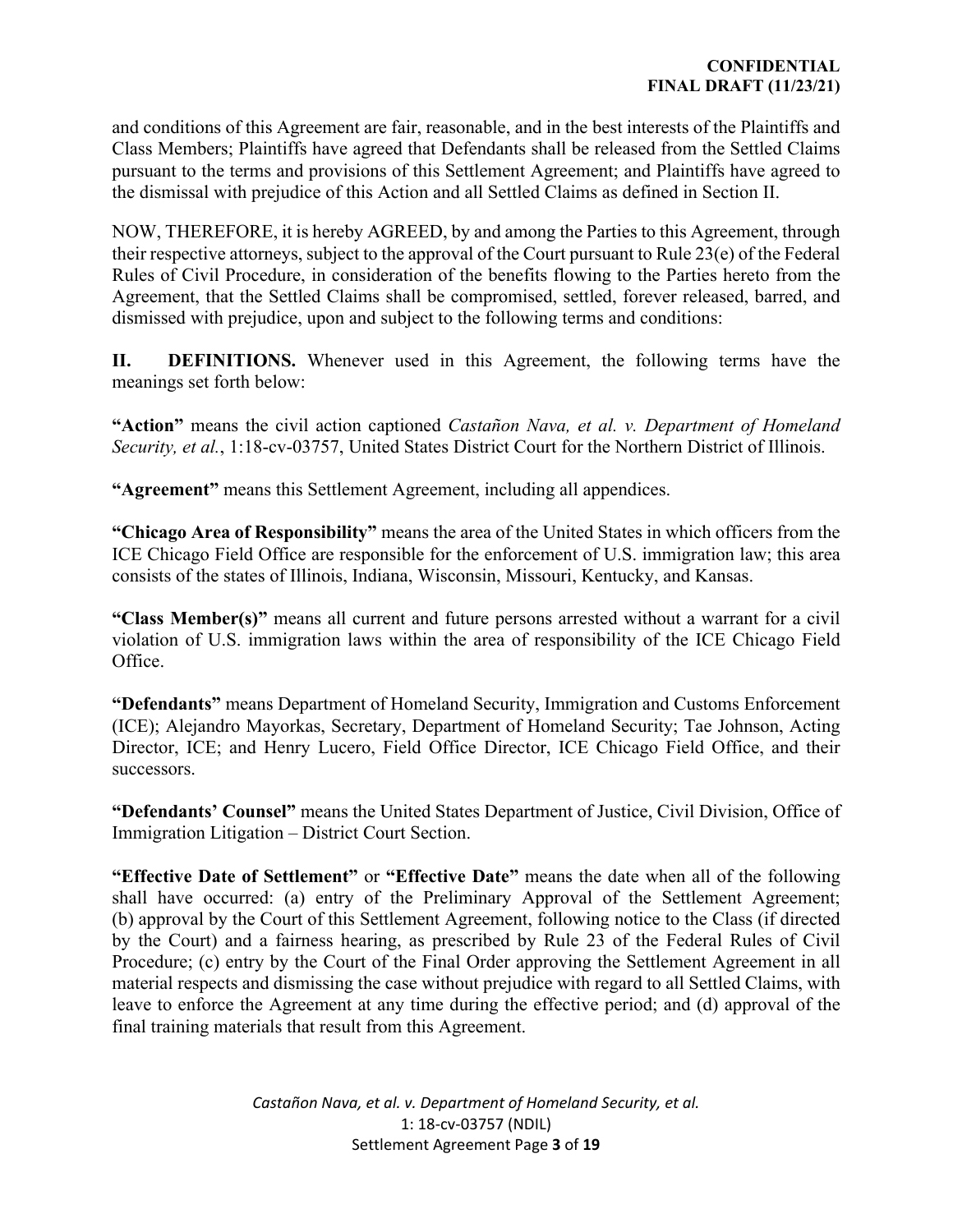**"Effective Period"** means the period of time during which the provisions and obligations of this Agreement may be enforced.

**"ICE Officers**" means those officers assigned to Immigration and Customs Enforcement whose activities may involve making a warrantless arrest under 8 U.S.C. § 1357(a)(2).

**"Party" or "Parties"** means Plaintiffs and Defendants.

**"Plaintiffs"** means Margarito Castañon Nava, John Doe, Miguel Cortes Torres, Guillermo Hernandez Hernandez, Erick Rivera Sales, Illinois Coalition for Immigrant and Refugee Rights, and Organized Communities Against Deportations.

**"Plaintiffs' Counsel" or "Class Counsel"** means Winston & Strawn LLP, National Immigrant Justice Center, and the American Civil Liberties Union of Illinois. Should these entities change their names or merge with other entities, those new entities shall also qualify as Class Counsel.

"**Settled Claims**" means any and all demands, actions, causes of action, suits, obligations, assessments, damages, or liabilities, arising directly or indirectly out of, relating to, resulting from or in any way connected with alleged statutory and constitutional violations resulting from either the (1) warrantless arrests or (2) vehicle stops alleged in the Complaint that occurred before the end of the Effective Period. It is understood and agreed that the Settled Claims released in this Agreement do not include those based on warrantless arrests, including warrantless arrests resulting from vehicle stops, that occur after the Effective Period has concluded.

**"Settlement Protective Order"** means the protective order substantially in the form of Appendix B, which the Parties shall jointly request be entered by the Court and govern the exchange of materials contemplated by this Agreement by the Parties.

**"Training Date"** means that date by which the training of all ICE officers within the Chicago Area of Responsibility shall have taken place under the terms of this Agreement; this date shall be 45 days from the Effective Date.

"**Training Materials**" means those materials specifically created, adopted, or amended to ensure compliance with the terms of this Agreement regarding warrantless arrests, including warrantless arrests resulting from vehicle stops.

## **III. DURATION AND TERMINATION.**

**A. Effective Period** This Agreement shall be enforceable for a period of three years from the Effective Date; after which time, absent a pending motion to enforce its terms, the Agreement shall automatically terminate and dissolve without further action. If a motion to enforce under Section V.A of this Agreement is pending at the time the Agreement would otherwise terminate, all other obligations will cease and the only issue remaining will be the resolution of the pending motion.

> *Castañon Nava, et al. v. Department of Homeland Security, et al.*  1: 18-cv-03757 (NDIL) Settlement Agreement Page **4** of **19**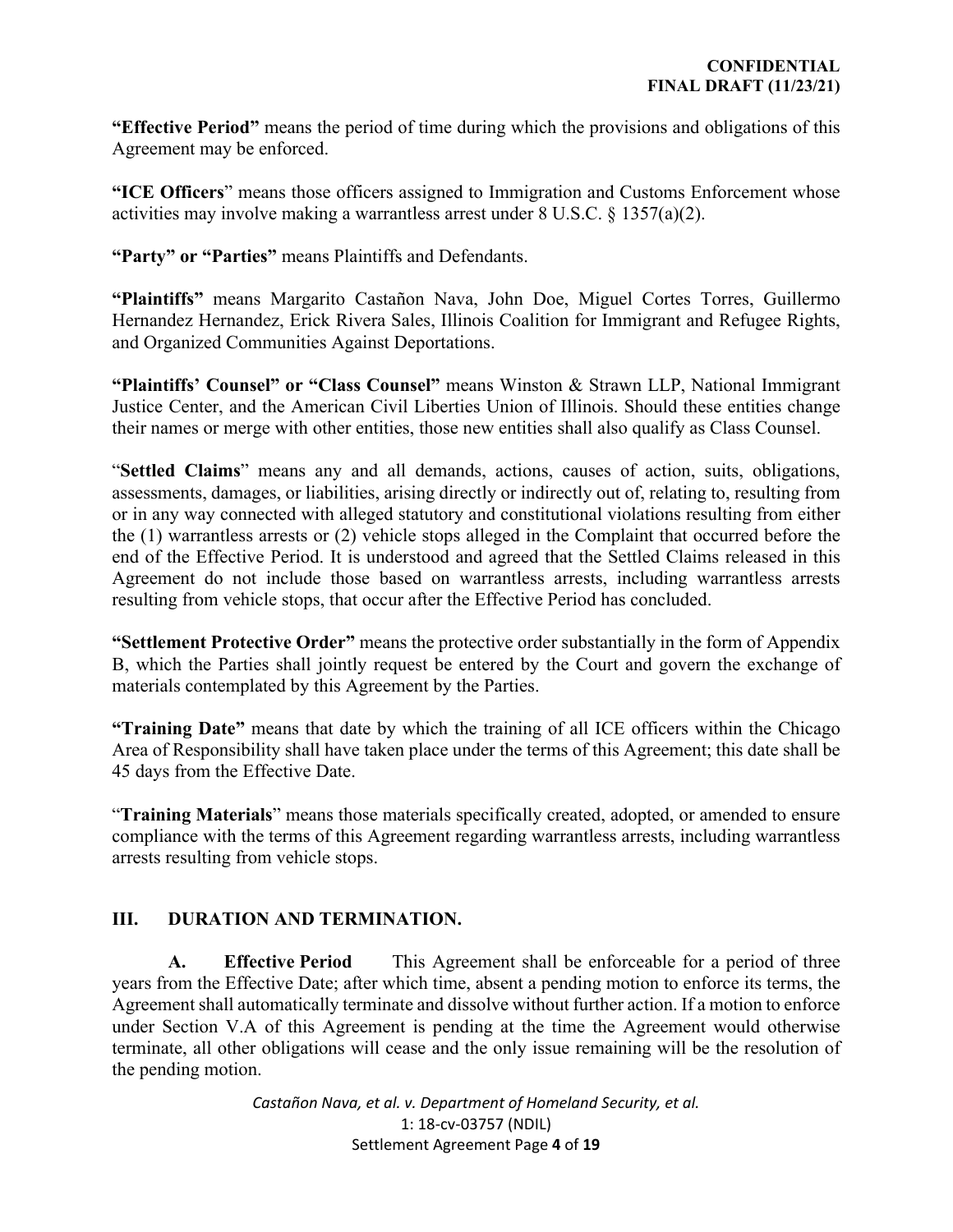## **B. Early Termination**

1. After a period of two years from the Effective Date has elapsed, Defendants may move the Court to advance the termination date of this Agreement.

2. Any motion to advance the termination date of this Agreement shall be filed with Magistrate Judge Cummings or such other Magistrate Judge as may be assigned by the Court.

3. At least 14 days prior to filing any motion to advance the termination date of this Agreement, Defendants shall meet and confer with Plaintiffs.

4. In deciding whether to grant any motion to advance the termination date of this Agreement, the Court shall consider whether the facts and circumstances demonstrate Defendants have complied with the substantive terms of this Agreement and that further oversight is demonstrably unnecessary to ensure Defendants' continued compliance.

# **C. Effect of Agreement**

1. Upon approval of the Agreement by the Court, Plaintiffs shall dismiss the Action without prejudice, with leave to enforce its terms via the Conflict Resolution provisions set forth below.

2. Upon termination of the Agreement, either through its terms or the mutual consent of the Parties, the Action shall be considered as dismissed with prejudice without further order of the Court being required.

# **IV. AGREED-UPON TERMS**

## **A. Broadcast Statement of Policy**

1. The Broadcast Statement of Policy (hereinafter "Broadcast") attached hereto in Appendix A shall be issued within ten (10) business days of the Effective Date.

2. The Broadcast shall be issued to all ICE Officers nationwide.

3. The terms of the Broadcast shall be enforceable under this Agreement upon the receipt of training by all ICE Officers assigned to duty within the Chicago Area of Responsibility, as reflected below in Section IV.B.

4. The Broadcast shall remain effective for the duration of the Effective Period. Defendants shall not issue any other broadcasts, or take any other actions, that change or undermine the warrantless arrest or vehicle stop policies described in the Broadcast, unless the Broadcast runs contrary to a subsequent change in law.

> *Castañon Nava, et al. v. Department of Homeland Security, et al.*  1: 18-cv-03757 (NDIL) Settlement Agreement Page **5** of **19**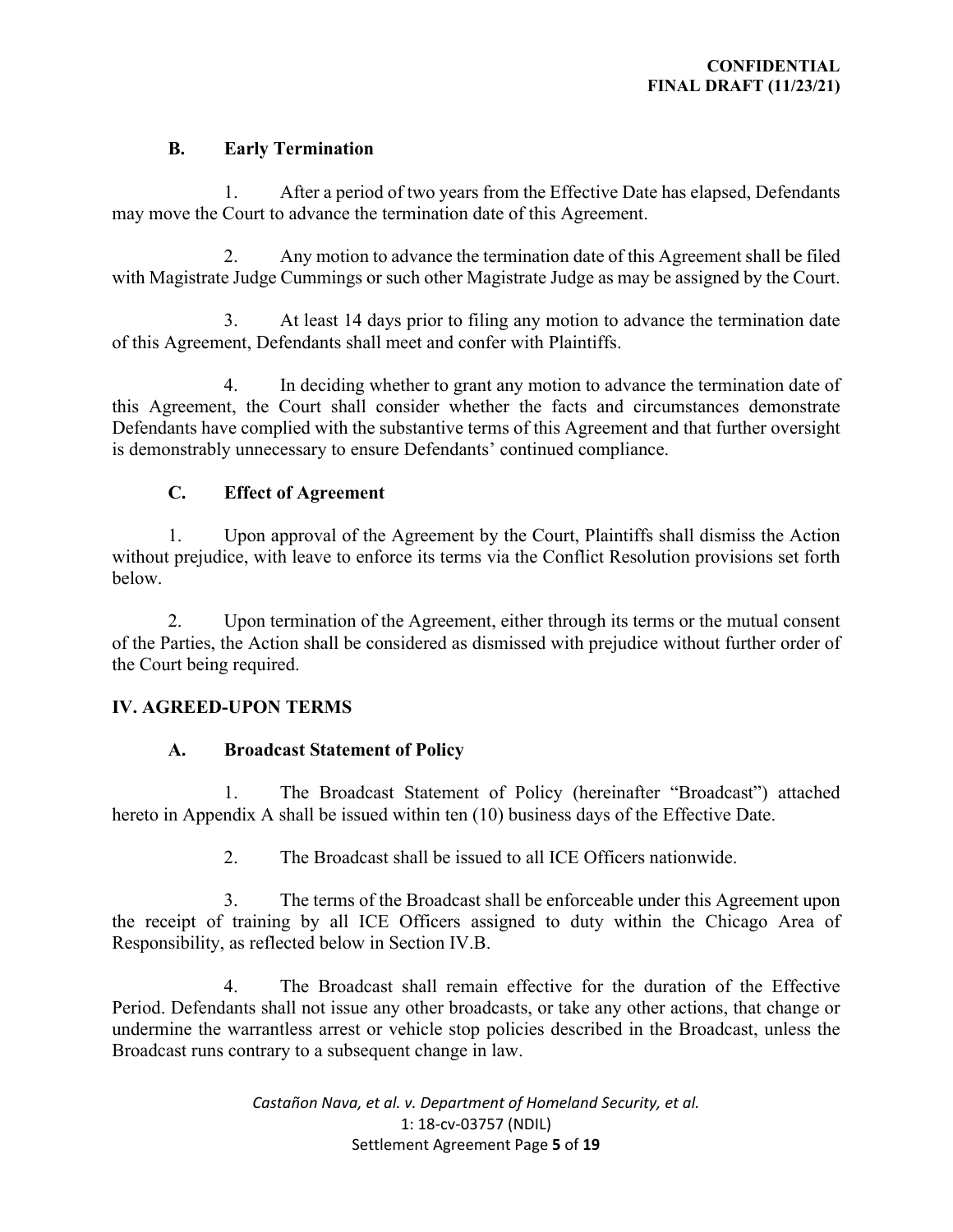5. The Parties and the Court may cite the Broadcast as definitive authority for the propositions of law contained herein for all purposes related to the Agreement, including in resolving Motions to Enforce brought pursuant to Section V.C.

6. Defendants shall post a copy of the Broadcast, along with a copy of this Agreement, to the "Legal Notices" page of the ICE website, i.e., https://www.ice.gov/legalnotices.

#### **B. Training**

1. Defendants will adopt, or amend current, training materials ("Training Materials") to ensure compliance with the terms of the Broadcast attached as Appendix A to this Agreement.

2. The Training Materials generated pursuant to this Agreement shall be provided to Plaintiffs' Counsel prior to being disseminated for the purpose of training ICE Officers.

a. Plaintiffs' Counsel shall review the Training Materials and, if Plaintiffs' Counsel believe the Training Materials do not conform to the provisions of the Broadcast, shall adhere to the Conflict Resolution provisions set forth below in Section V.

b. Plaintiffs' Counsel's review is limited to that portion(s) of the Training Materials related to warrantless arrests and vehicle stops created or modified due to and in accordance with the terms of this Settlement Agreement.

c. Plaintiffs' Counsel's objections to the Training Materials shall be limited solely to whether the Training Materials adhere to the language in the Broadcast, attached as Appendix A to this Agreement.

d. In the event Defendants propose to make any revisions or changes to relevant portions of the Broadcast and / or Training Materials during the Effective Period, they shall first provide such revisions to Plaintiffs' Counsel for their review, in accordance with this Section. Plaintiffs shall respond with comments within ten (10) business days to the proposed revisions or changes. Nothing in this provision precludes Defendants from providing immediate notice alerting subordinate field offices of any statutory or regulatory changes.

3. All Training Materials provided are subject to the Settlement Protective Order agreed to by the Parties, or as entered by the Court. Further dissemination by counsel shall be controlled by the Settlement Protective Order.

4. ICE Officers within the Chicago Area of Responsibility shall be trained within forty-five (45) days of the date the Broadcast being issued.

> *Castañon Nava, et al. v. Department of Homeland Security, et al.*  1: 18-cv-03757 (NDIL) Settlement Agreement Page **6** of **19**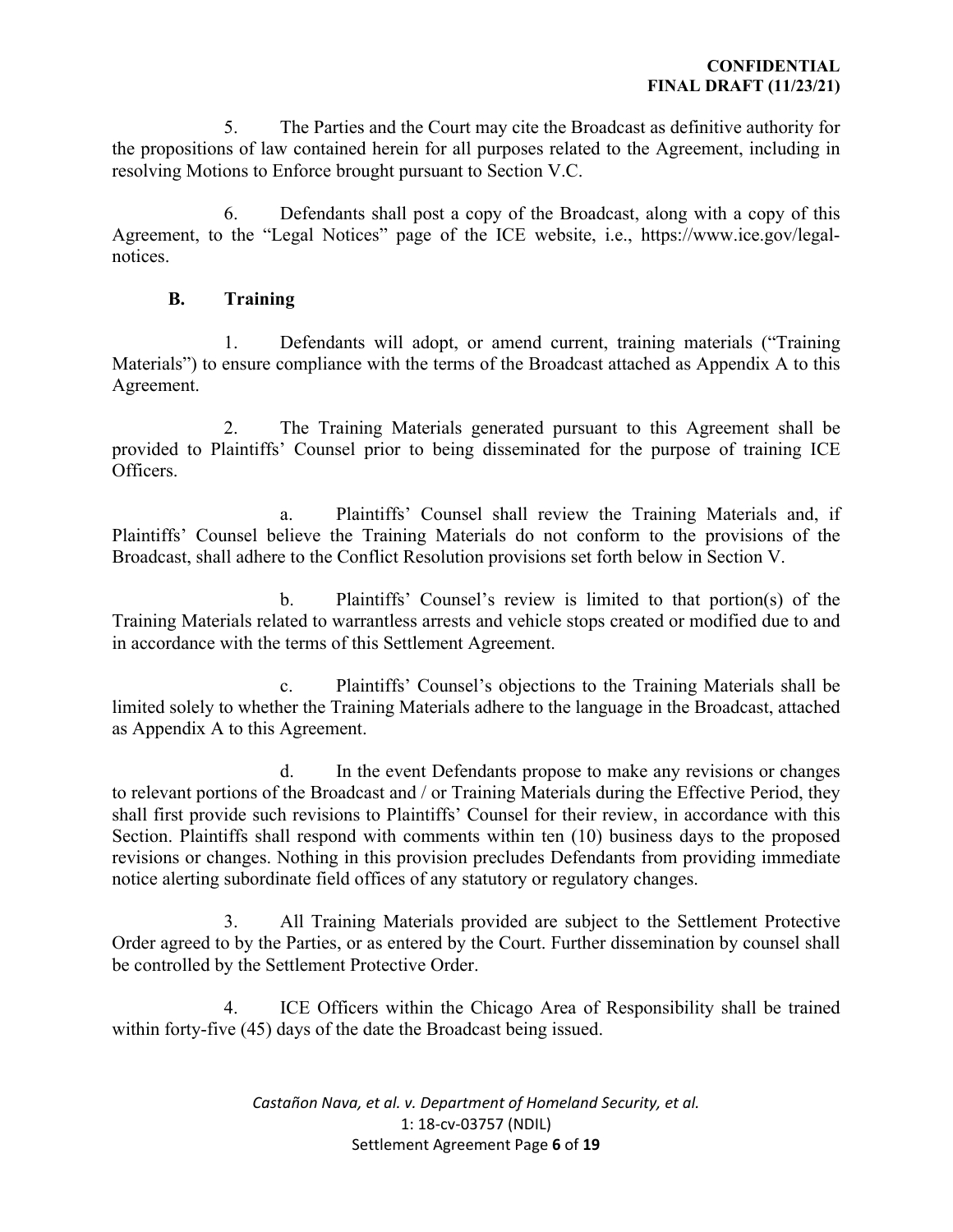5. ICE Officers outside the Chicago Area of Responsibility shall be trained as soon as practicable, but no later than one hundred eighty (180) days of the date of the Broadcast being issued.

6. Throughout the duration of the Effective Period, the Broadcast shall be incorporated and remain a part of ICE's normal training cycle. Such trainings shall occur at least once per year.

## **C. Documentation**

ICE Officers are required to document warrantless arrests, including warrantless arrests resulting from vehicle stops, in the narrative section of each individual alien's I-213 as set forth in the Broadcast attached as Appendix A to this Agreement.

## **D. Compliance Reporting and Production**

1. Beginning on the 10th day of the second month following the Training Date, Defendants shall provide Plaintiffs' Counsel, via Defendants' Counsel, with copies of all I-213s related to warrantless arrests conducted pursuant to 8 U.S.C.  $\S$  1357(a)(2), including vehicle stops resulting in such warrantless arrests, conducted in the Northern District of Illinois. For all I-213s emanating from criminal enforcement investigations, operations, or actions conducted by Homeland Security Investigations ("HSI") where the I-213 may reveal a cooperating witness or victim in the criminal matter, Defendants may redact identifying information regarding the cooperating witness or victim and the nature of the criminal matter.

2. Production of I-213s will continue on a monthly basis throughout the Effective Period of this Agreement.

3. Production of I-213s for the preceding month will be due on the 10th day of the following month (e.g., the I-213s for the month of February will be produced on March 10), absent circumstances outside ICE's control. In such case, ICE will notify Plaintiffs as promptly as possible. Should Plaintiffs not agree to an extension, the Conflict Resolution provisions below will apply.

4. All I-213s produced under the terms of this Agreement will be redacted for confidential information, including personal or law-enforcement sensitive information not generally disclosed to the public, as described in the Settlement Protective Order attached to this Agreement as Appendix B .

5. All I-213s provided are subject to the Settlement Protective Order agreed to by the Parties, or as entered by the Court. Further dissemination by counsel shall be controlled by the Settlement Protective Order.

> *Castañon Nava, et al. v. Department of Homeland Security, et al.*  1: 18-cv-03757 (NDIL) Settlement Agreement Page **7** of **19**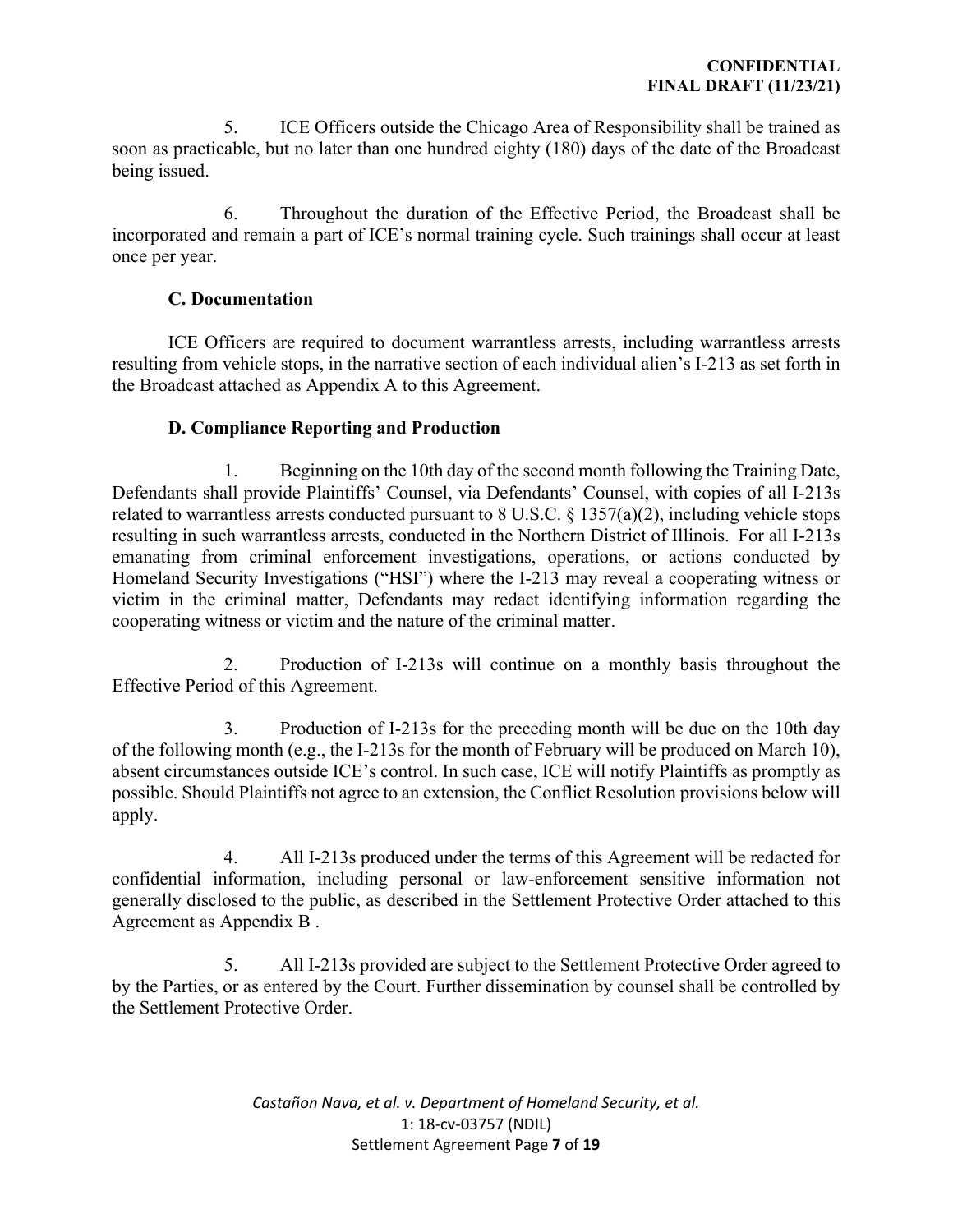#### **E. Individual Remedy for Defendants' Non-Compliance**

1. Subject to the terms below, upon a determination by the Parties or the Court via the Conflict Resolution procedures set forth below, that a Class Member was so arrested contrary to the terms of this Agreement, the Class Member shall be released from ICE custody as soon as practicable.

2. Class Members released pursuant to this Section shall be released on their own recognizance without bond or condition of release. Outside of the exceptions listed below, for any individuals whose release required the posting of bond or the imposition of any conditions of release, ICE shall promptly reimburse all bond payments and lift any imposed conditions of release.

3. The provisions of this Section shall not apply in the following circumstances:

a. to Class Members subject to mandatory detention pursuant to the Immigration and Nationality Act.

b. to Class Members for whom ICE has received a request supported by judicial warrant or proof of compliance with the Interstate Agreement on Detainers Act (91 P.L. 538, 84 Stat. 1397) from another law enforcement agency to release custody of such Class Member to that law enforcement agency.

c. to Class Members for whom ICE has determined to not set bond in any amount on the basis that the Class Member poses a danger to the community and an immigration judge likewise denies bond in any amount on the basis that the class member poses a danger to the community.

i. An assessment of whether a Class Member should be denied bond on the basis that they pose a danger to the community shall be confirmed by an Assistant Field Officer Director (AFOD) or higher.

ii. An assessment of whether a Class Member should be denied bond on the basis that they pose a danger to the community shall be based on the totality of the circumstances known to the AFOD (or higher position) at the time the determination to continue detention is made. In assessing the totality of the circumstances, ICE shall consider all relevant facts including, but not limited to, the seriousness and recency of any violent or dangerous crimes for which the Class Member was convicted, the sentence imposed for those crimes, and any evidence of rehabilitation.

d. Defendants shall provide a written explanation and any supporting material supporting why an exception under this Section applies before or during the meet and confer required under the Conflict Resolution provisions.

> *Castañon Nava, et al. v. Department of Homeland Security, et al.*  1: 18-cv-03757 (NDIL) Settlement Agreement Page **8** of **19**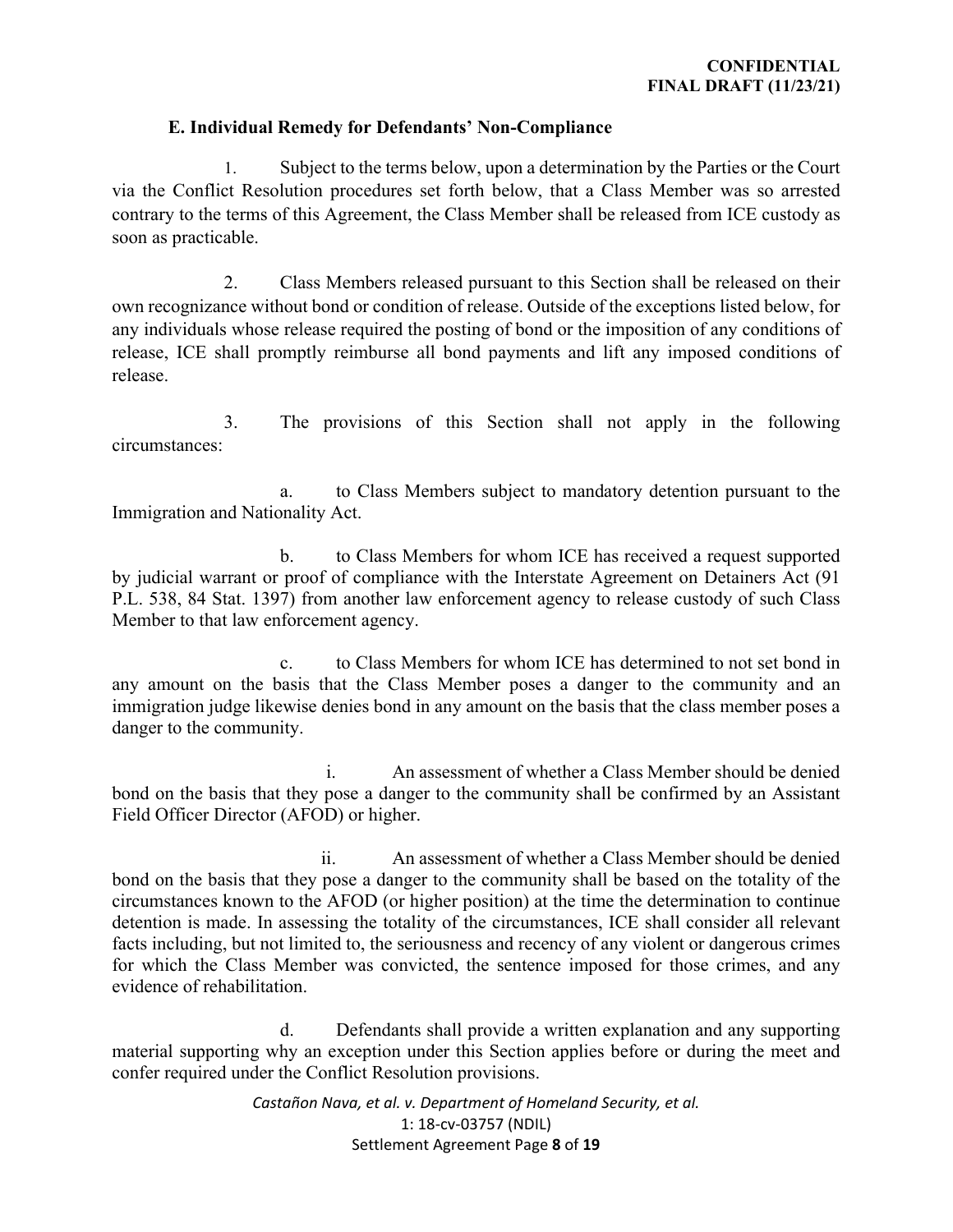e. A ruling from an immigration judge that places a Class Member within the exception contained in subsection 3.a. or 3.c. shall, for the purposes of this agreement only, be binding upon the Parties and not subject to collateral review by the District Court under the Conflict Resolution procedures of Section V.

4. In cases where a warrantless arrest is made contrary to the terms of this Agreement, the relevant field officer's supervisors shall take remedial measures to ensure that the officer(s) involved complies with ICE policy as outlined in this Agreement, which may include ensuring the officer(s) involved receives remedial training. As soon as practicable, ICE shall inform Plaintiffs (via Defendants' Counsel) that remedial measures and/or training were implemented.

## **F. Deferred Action**

Within 30 days after the Effective Date, ICE shall undertake a review of granting deferred action for Plaintiffs Margarito Castañon Nava, John Doe, Miguel Cortes Torres, Guillermo Hernandez Hernandez, and Erick Rivera Sales. Each of these Plaintiffs shall be entitled but is not required to submit relevant documents and submit legal and factual arguments that would support ICE's favorable exercise of prosecutorial discretion. Absent evidence that they fall within an ICE enforcement priority under the February 18, 2021 memorandum, as amended or superseded, DHS shall terminate removal proceedings without prejudice and grant each of the named Plaintiffs deferred action, in one-year, automatically renewable increments for the duration of this Agreement that makes them eligible for work authorization. Absent facts and circumstances that would make them an enforcement priority, DHS shall maintain their deferred action for, at a minimum, the length of time the Agreement remains in effect.

#### **V. Conflict Resolution**

1. The Parties agree to work cooperatively with one another and in good faith and agree to use their best efforts to effectuate the purposes of this Agreement and to resolve informally any differences regarding interpretation of and compliance with this Agreement prior to bringing such matters to the Court for resolution.

2. In the event the Parties have a dispute concerning the meaning or requirements of this Agreement, they shall promptly meet and confer in a good-faith attempt to resolve the dispute. If those efforts do not succeed, the Parties shall promptly present the dispute to Magistrate Judge Cummings, or such other Magistrate Judge as the Court may assign, for resolution in a joint submission that sets forth their respective positions. The Court shall then resolve the dispute or order such further briefing, hearing, or other procedure, if any, that it deems necessary or appropriate.

> *Castañon Nava, et al. v. Department of Homeland Security, et al.*  1: 18-cv-03757 (NDIL) Settlement Agreement Page **9** of **19**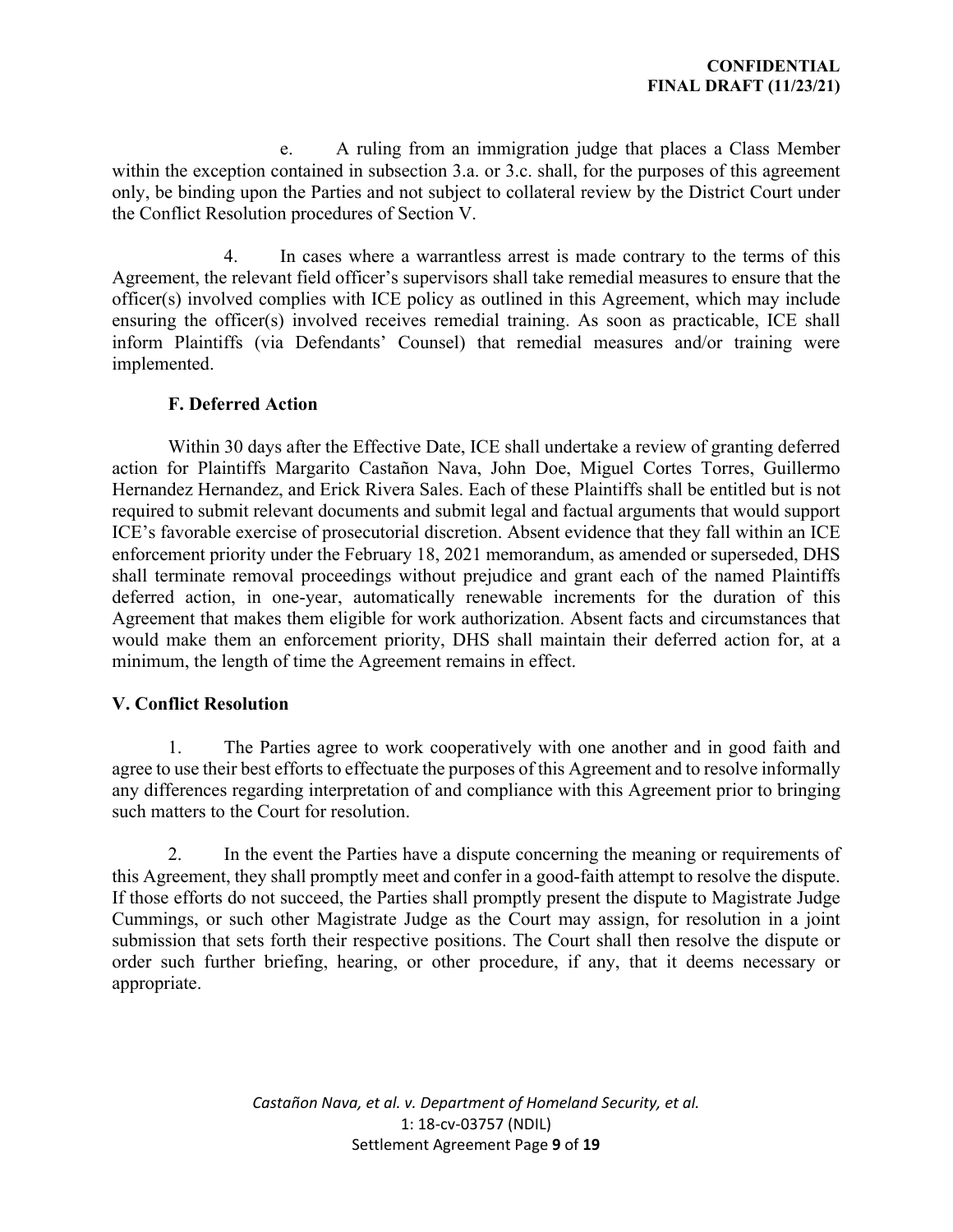#### **A. Allegations of Individual Violations**

1. In the event Plaintiffs believe ICE has arrested and detained a Class Member contrary to the provisions of this Agreement, Plaintiffs shall raise the issue via written notice to Defendants as soon as practicable.

2. Defendants shall meet and confer with Plaintiffs regarding this issue within five (5) business days of the written notification.

3. If the dispute cannot be resolved within five (5) business days of the date of the meet and confer, Plaintiffs may move to enforce the terms of this Agreement through a Motion to Enforce, as laid out in Section V.C. below.

## **B. Allegations of Repeated, Material Violations**

1. In the event of a Party's good-faith belief of repeated material violations of this Agreement, and upon written notice of such alleged repeated material violations, the Parties shall meet and confer in good faith within ten (10) business days to resolve the dispute.

2. If such dispute cannot be resolved within twenty (20) business days, a Party may move to enforce the terms of this Agreement through a Motion to Enforce, as laid out in Section V.C. below. The Court presiding over the Motion to Enforce under this subsection shall retain discretion to provide any equitable remedies not otherwise specified in this Agreement.

#### **C. Motions to Enforce**

1. The Parties may move to enforce this Agreement through a Motion to Enforce brought in the U.S. District Court for the Northern District of Illinois.

2. Prior to filing a Motion to Enforce, the Parties shall meet and confer according to the provisions set forth in Section V.A. or V.B. above.

3. Motions to Enforce shall be filed under agreement that the motion will be heard by Magistrate Judge Cummings or such other Magistrate Judge as the Court may assign.

4. Motions to Enforce shall be restricted to warrantless arrests and vehicle stops resulting in a warrantless arrest conducted in the Chicago Area of Responsibility.

## **VI. SETTLEMENT BASED ON COURT APPROVAL OF TERMS**

**A.** In the event that the Court does not approve the Settlement Agreement, the Parties' good-faith adherence to the terms of this Settlement Agreement prior to said non-approval, reversal, vacatur, or termination shall not be considered unlawful.

> *Castañon Nava, et al. v. Department of Homeland Security, et al.*  1: 18-cv-03757 (NDIL) Settlement Agreement Page **10** of **19**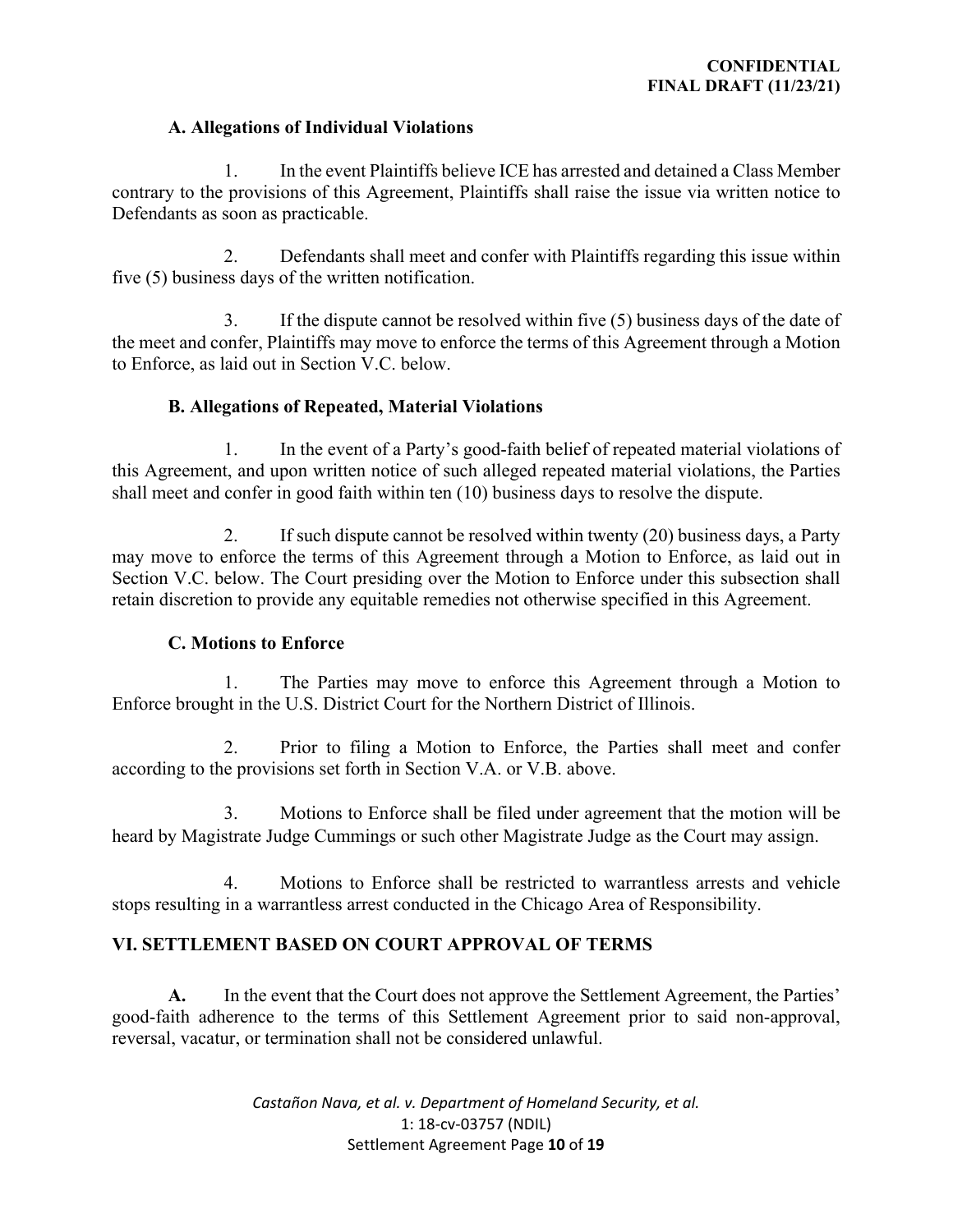**B.** This Settlement Agreement is subject to and contingent upon Court approval under Rule 23(e) of the Federal Rules of Civil Procedure.

**C.** Except as otherwise provided herein, in the event the Agreement is terminated or modified in any material respect or fails to become effective for any reason, then the Agreement shall be without prejudice and none of its terms shall be effective or enforceable; the Parties to this Agreement shall be deemed to have reverted to their respective status in the Action as of the date and time immediately prior to the execution of this Agreement; and except as otherwise expressly provided, the Parties shall proceed in all respects as if this Agreement and any related orders had not been entered. In the event that the Agreement is terminated or modified in any material respect, the Parties shall be deemed not to have waived, not to have modified, or not be estopped from asserting any additional defenses or arguments available to them. In such event, neither this Agreement nor any draft thereof, nor any negotiation, documentation, or other part or aspect of the Parties' settlement discussions, nor any other document filed or created in connection with this Settlement Agreement, shall have any effect or be admissible in evidence for any purpose in the Action or in any other proceeding, and all such documents or information shall be treated as strictly confidential and may not, absent a court order, be disclosed to any person other than the Parties' counsel, and in any event only for the purposes of the Litigation.

# **VII. ATTORNEYS' FEES AND COSTS**

**A.** Plaintiffs' Counsel shall be entitled to reasonable attorneys' fees and costs, pursuant to the EAJA, 28 U.S.C. § 2412 *et seq.* The Parties agree that Plaintiffs are entitled to attorney fees and costs in the amount of \$369,939.41. Class Counsel expressly disclaims any right to collect attorneys' fees in excess of \$369,939.41 for work related to the Action.

**B.** Notwithstanding the foregoing, Plaintiffs' Counsel shall also be entitled to reasonable attorneys' fees and costs for any successful Motion to Enforce filed pursuant to Section V.C. of this Agreement if the Court finds that Defendants' position was not substantially justified.

## **VIII. ADDITIONAL PROVISIONS**

**A. Time Periods.** The time periods and/or dates described in this Agreement with respect to providing Notice of the Preliminary Approval of the Agreement and Preliminary Approval and Fairness hearings are subject to approval and change by the Court or by the written agreement of the Parties' counsel, without notice to Class Members.

**B. Time for Compliance.** The dates described herein refer to calendar days, unless otherwise stated. If the date for performance of any act required by or under this Agreement falls on a Saturday, Sunday, or court holiday, that act may be performed on the next business day with the same effect as if it had been performed on the day or within the period of time specified by or under this Agreement.

*Castañon Nava, et al. v. Department of Homeland Security, et al.*  **C. Entire Agreement; No Oral Modification.** The terms and conditions set forth in this Agreement constitute the complete and exclusive statement of the agreement between the Parties relating to the subject matter of this Agreement, superseding all previous negotiations and

1: 18-cv-03757 (NDIL) Settlement Agreement Page **11** of **19**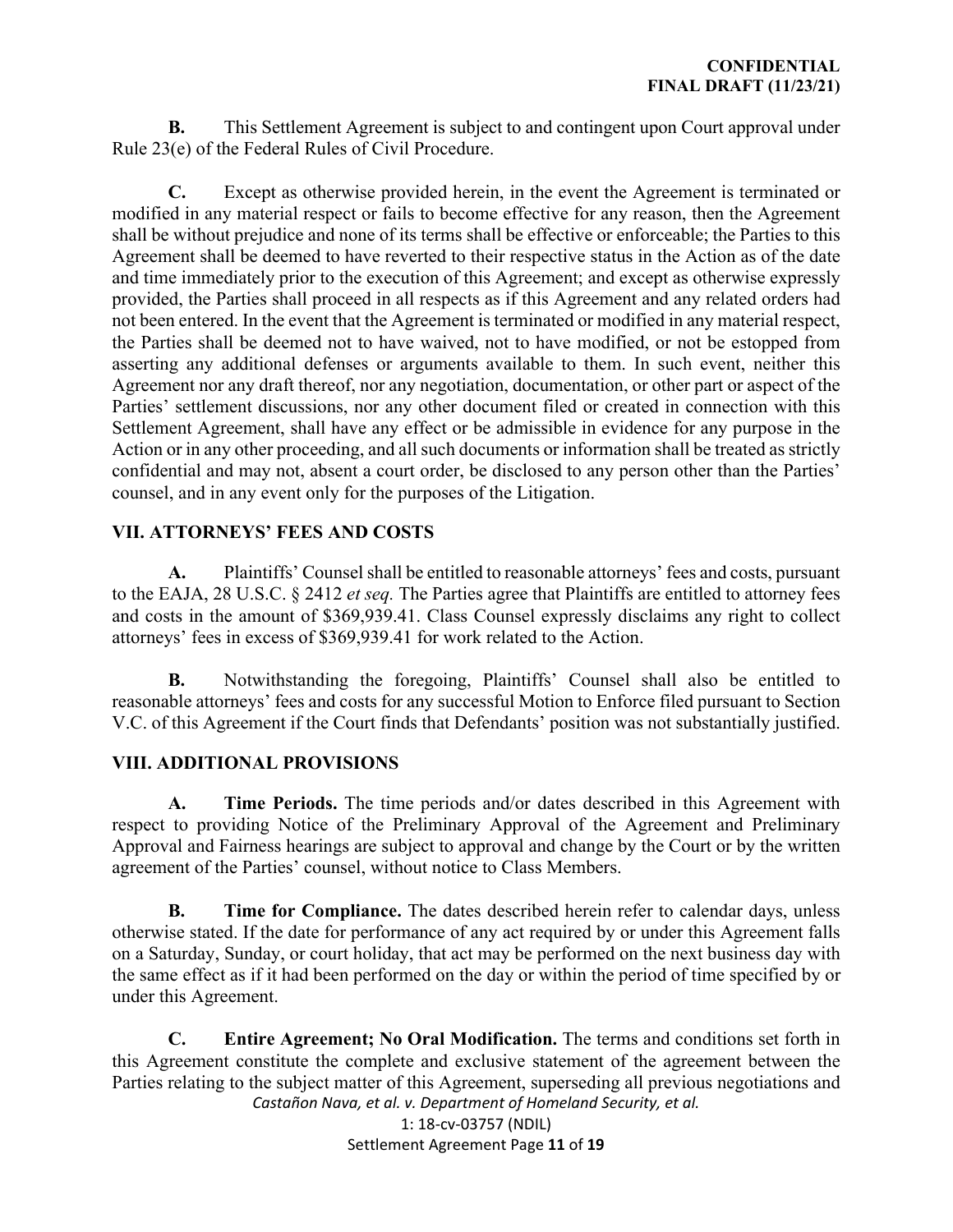understandings, and may not be contradicted by evidence of any prior or contemporaneous agreement. The Parties further intend that this Agreement constitute the complete and exclusive statement of its terms as between the Parties, and that no extrinsic evidence whatsoever may be introduced in any judicial or other proceeding, if any, involving the interpretation of this Agreement. Any amendment or modification of the Agreement must be in a writing signed by Plaintiffs' Counsel and Defendants' Counsel.

**D. Advice of Counsel.** The determination of the terms of, and the drafting of, this Agreement have been by mutual agreement after negotiation, with consideration by and participation of all Parties and their counsel. Whereas all Parties have contributed substantially and materially to the preparation of this Agreement and its Appendices, it shall not be construed more strictly against one Party than another.

**E. Binding Agreement.** This Agreement and its Appendices shall be binding upon and inure to the benefit of the Parties' respective heirs, successors, and assigns.

**F. No Waiver.** The waiver by any Party of any provision or breach of this Agreement shall not be deemed a waiver of any other provision or breach of this Agreement.

**G. Requirement of Execution.** This Agreement shall be valid and binding as to the Class Members and Defendants upon (1) signature by authorized representatives of Defendants, and (2) signature as to form by an authorized representative of each of the law firms defined as Plaintiffs' Counsel, under the condition that the Agreement is approved by the Court.

**H. Representations and Warranties.** Each signatory hereto represents and warrants that such person has authority to bind the Party for whom such person acts.

**I. Execution in Counterparts.** This Agreement shall become effective upon its execution by all of the undersigned. The Parties may execute this Agreement in counterparts and/or by fax or electronic mail, and execution of counterparts shall have the same force and effect as if all Parties had signed the same instrument.

**J. Extensions of Time.** The Parties reserve the right, by agreement and subject to the Court's approval, to grant any reasonable extension of time that might be needed to carry out any of the provisions of this Agreement.

**K. Choice of Law.** This Agreement shall be governed by and construed in accordance with the laws of the United States of America.

**L. Appendices.** The Parties agree that Appendices A and B to this Agreement are material and integral parts thereof and are fully incorporated herein by this reference.

**M. Notices.** Unless otherwise stated herein, any notice required or provided for under this Agreement shall be in writing and shall be sent by email, as follows:

> *Castañon Nava, et al. v. Department of Homeland Security, et al.*  1: 18-cv-03757 (NDIL) Settlement Agreement Page **12** of **19**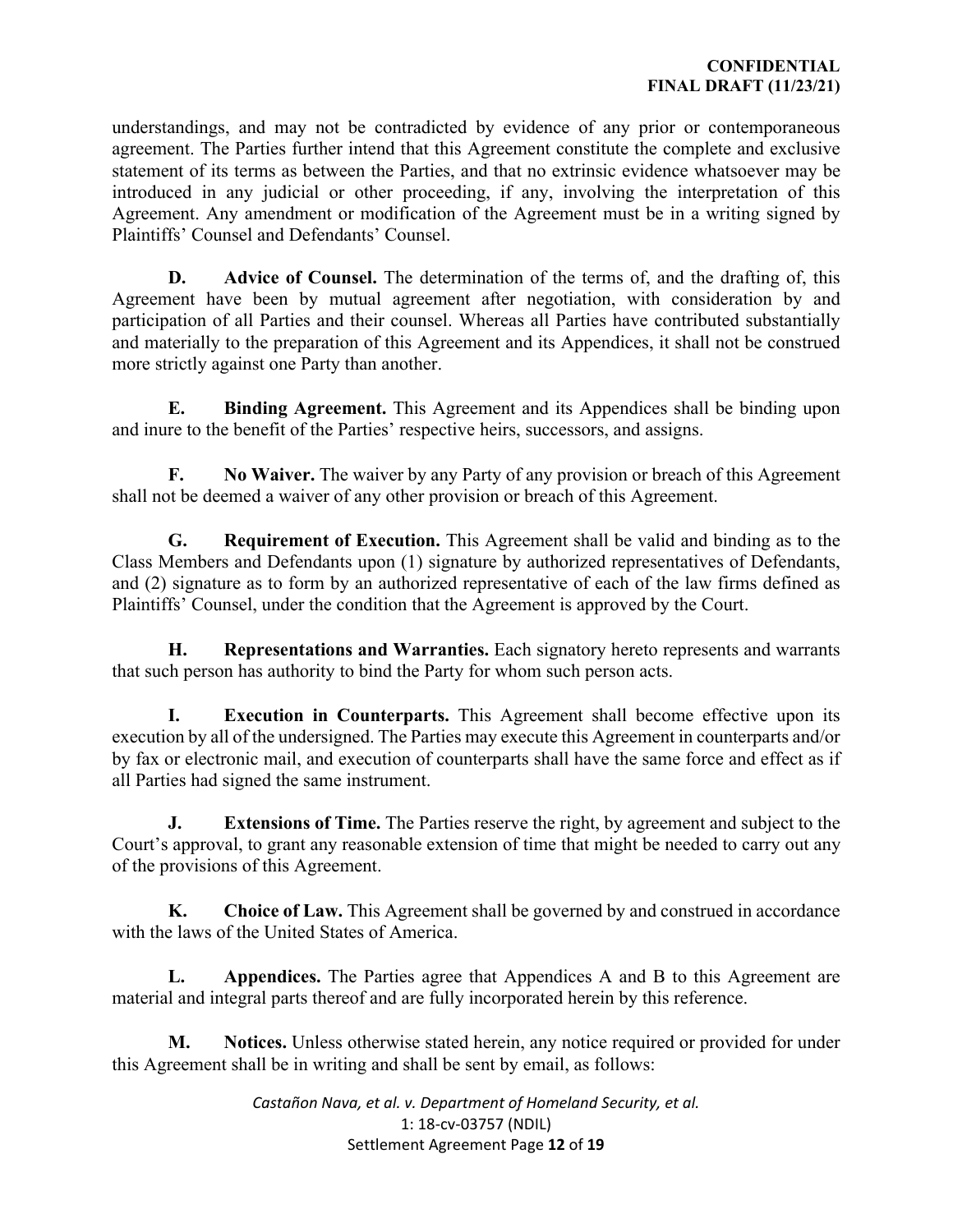#### **CONFIDENTIAL FINAL DRAFT (11/23/21)**

#### If to Class Counsel:

Mark Fleming Mary Harper NATIONAL IMMIGRANT JUSTICE CENTER MFleming@heartlandalliance.org mharper@heartlandalliance.org

Ivan Poullaos Patrick O'Meara WINSTON & STRAWN LLP IPoullao@winston.com POMeara@winston.com

#### If to Defendants' Counsel:

William H. Weiland William C. Bateman, III DEPARTMENT OF JUSTICE CIVIL DIVISION OFFICE OF IMMIGRATION LITIGATION william.h.weiland@usdoj.gov william.c.bateman@usdoj.gov

Rebecca Glenberg AMERICAN CIVIL LIBERTIES UNION RGlenberg@aclu-il.org

Each Party shall notify the other Party in accordance with this provision of any change to the foregoing persons or email addresses to which notices shall be sent.

# **THE REST OF THIS PAGE IS INTENTIONALLY LEFT BLANK**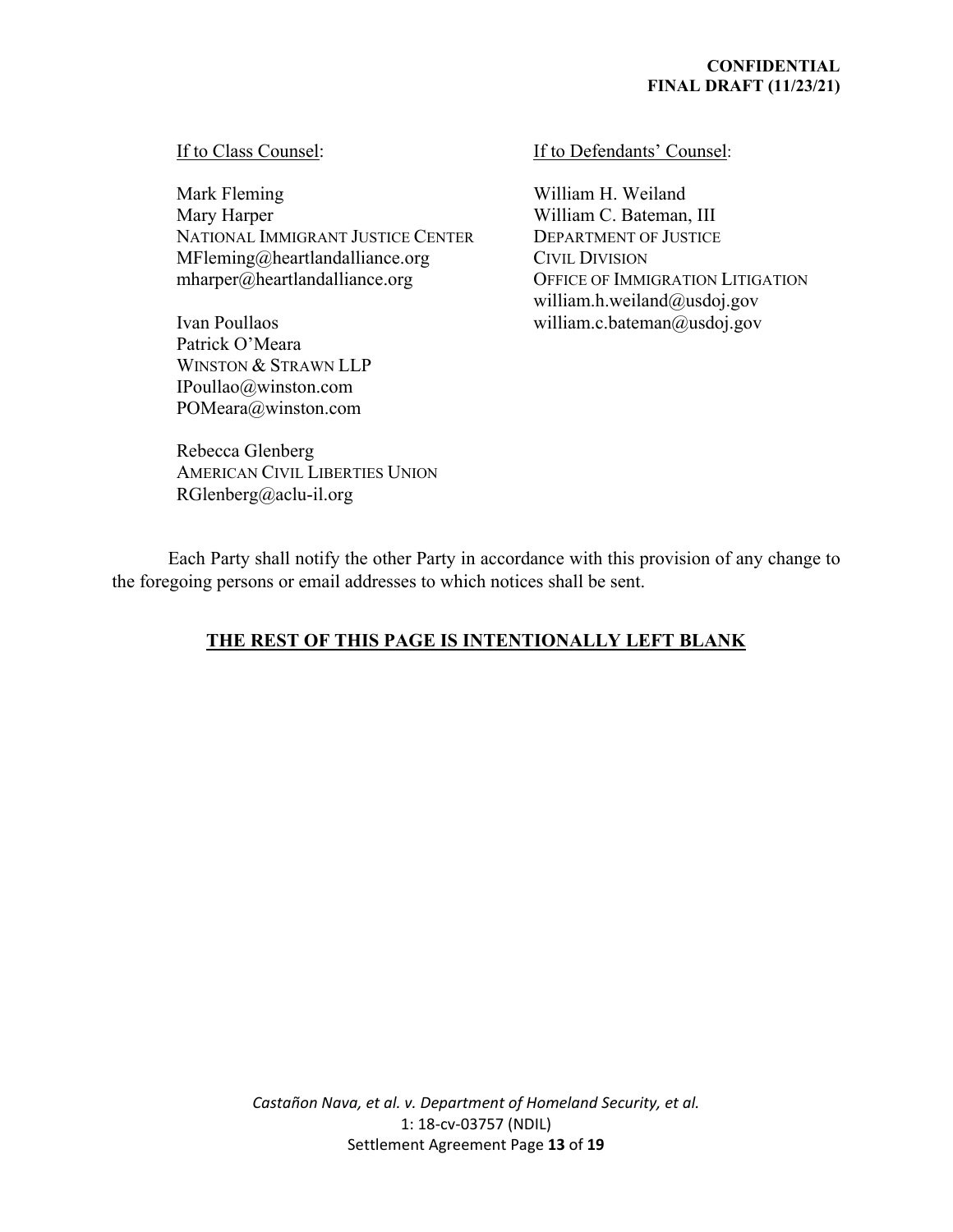THEREFORE, all Parties enter into and execute this Agreement by signing, and agree that it shall take effect as of the Effective Date as noted above.

## **APPROVED AS TO FORM:**

DATED: November 29, 2021

 $U \cup U$ 

Ivan M. Poullaos WINSTON & STRAWN LLP IPoullao@winston.com

 $\overline{\phantom{a}}$ 

Mark Fleming NATIONAL IMMIGRANT JUSTICE CENTER MFleming@heartlandalliance.org

 $L_{V}$  and  $R_{V}$ 

Rebecca K. Glenberg Roger Baldwin Foundation of ACLU, Inc. rglenberg@aclu-il.org

DATED: November 30, 2021

 $L \cup L$   $|V \cdot W - L|$ 

William H. Weiland DEPARTMENT OF JUSTICE CIVIL DIVISION OFFICE OF IMMIGRATION LITIGATION William.h.weiland@usdoj.gov

# **FOR AND ON BEHALF OF PLAINTIFFS MARGARITO CASTAÑON NAVA, JOHN DOE, MIGUEL CORTES TORRES, GUILLERMO HERNANDEZ HERNANDEZ, AND ERICK RIVERA SALES**

DATED: November 29, 2021

 $\sim$ 

Mark Fleming NATIONAL IMMIGRANT JUSTICE CENTER MFleming@heartlandalliance.org

*Castañon Nava, et al. v. Department of Homeland Security, et al.*  1: 18-cv-03757 (NDIL) Settlement Agreement Page **14** of **19**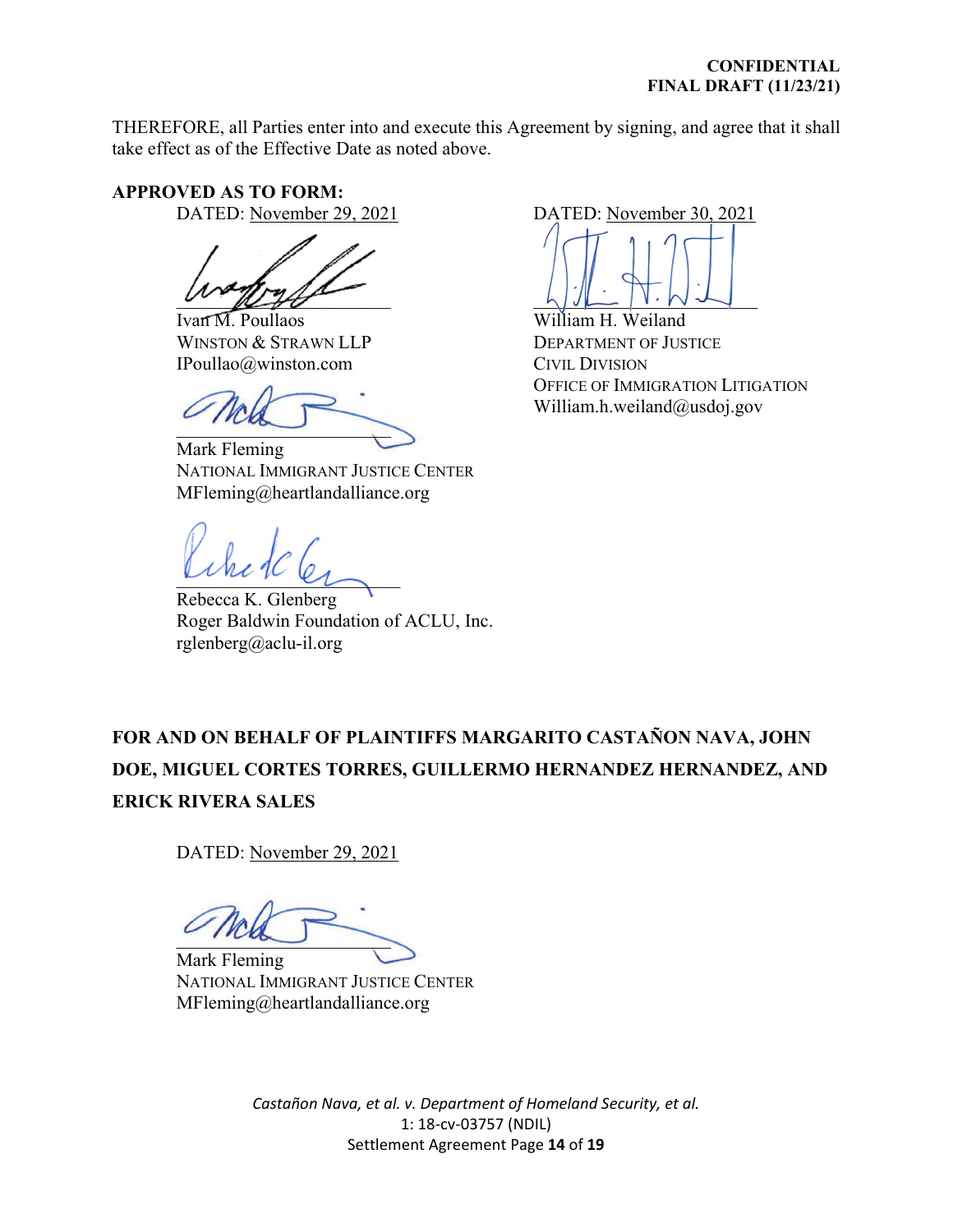#### **CONFIDENTIAL FINAL DRAFT (11/23/21)**

#### **AGREED TO BY ORGANIZATIONAL PLAINTIFFS:**

 $11 - 24 - 9 - 1$ DATED:  $\tilde{\phantom{a}}$   $\alpha$ AWREACE NAME: TITLE:

Illinois Coalition for Immigrant and Refugee Rights (ICIRR)

DATED:  $1/29/21$ 

Sobrevilla NAME: Xanat TITLE: arganizer Organized Communities Against Deportations (OCAD)

*Castañon Nava, et al. v. Department of Homeland Security, et al.*  1: 18-cv-03757 (NDIL) Settlement Agreement Page **15** of **19**